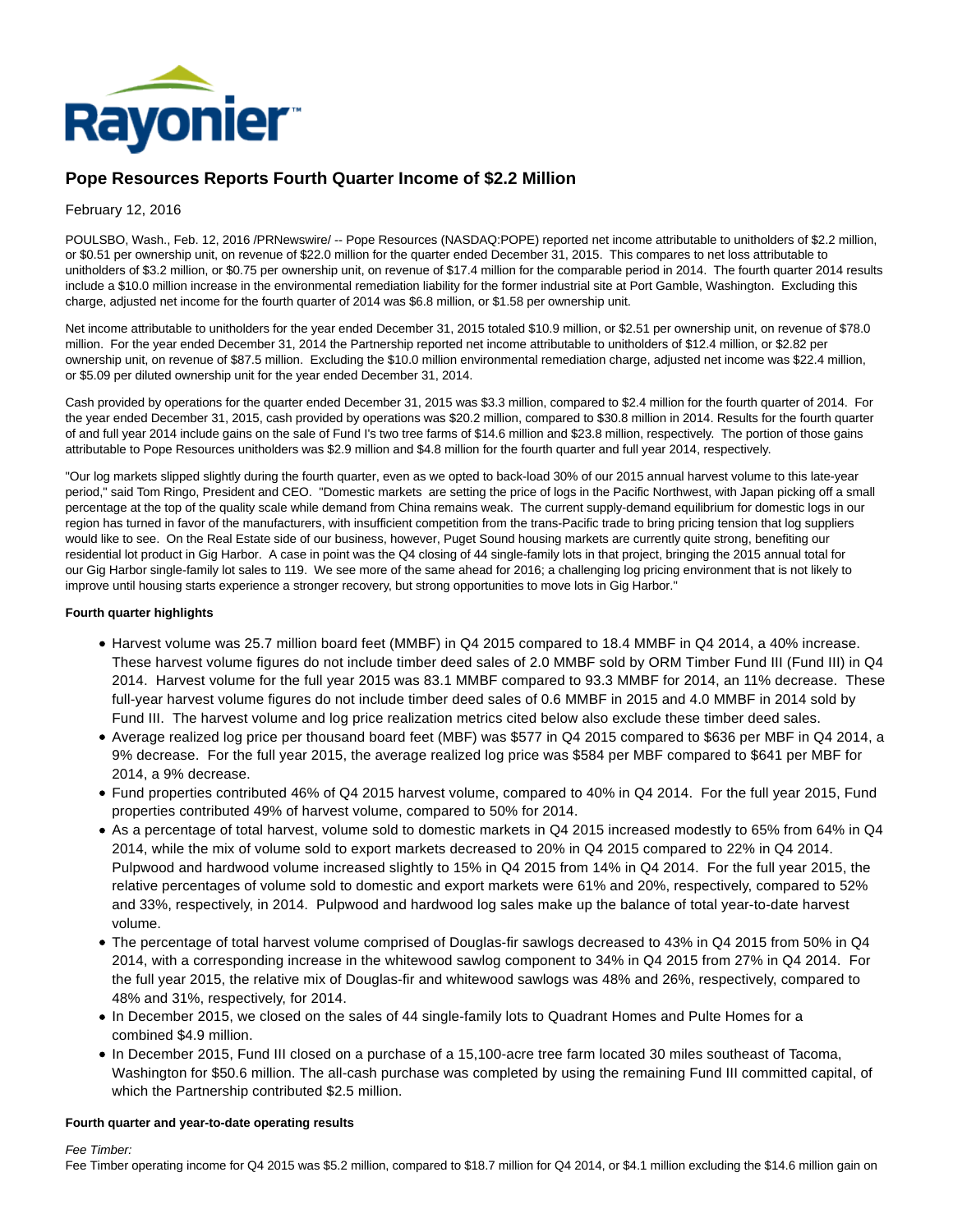the sale of Fund I's Mineral tree farm in Q4 2014. In the current quarter, a 40% increase in harvest volume was offset partially by a 9% decrease in average realized log prices, and contributed to the increase operating income excluding the gain on sale of the Mineral tree farm.

Fee Timber operating income for the full year 2015 was \$13.0 million compared to \$44.3 million in 2014, or \$20.5 million excluding the \$23.8 million gain on sales of Fund I's two tree farms in Q3 and Q4 2014. The declines in operating income from 2014 to 2015 are attributed primarily to the decreases in both harvest volume and average realized log prices (11% and 9%, respectively), excluding the gain from Fund I's tree farm sales. Secondarily, timber deed sales were lower in 2015 compared to the prior year.

Log prices remained weak as 2015 drew to a close. Export markets remain soft as construction activity in China has declined while a strengthening U.S. dollar makes our logs less competitive in export markets. The log volume that would typically have been sold to the export market earlier in the year contributed to greater supply in the domestic market, which put downward pressure on domestic log prices that offset the gradual improvement in U.S. housing starts.

#### Timberland Management:

Our Timberland Management segment generates its revenue by managing private equity timber funds. Our timber funds are consolidated into the Partnership's financial statements due to the Partnership's control of the Funds. As such, all fees earned by the Timberland Management segment associated with managing the Funds are eliminated from revenue in the Partnership's consolidated financial statements, leaving an operating loss for this segment that consists entirely of operating expenses. Conversely, the aforementioned fee revenue is an expense to the Fee Timber segment which is also eliminated when the Funds are consolidated into the Partnership's financial statements.

We earned \$774,000 of management fees for Q4 2014. In the fourth quarter of 2015, we recorded a correction to fees charged to the Funds in prior periods of \$899,000, consisting of \$120,000 attributable to the Partnership and \$779,000 attributable to outside investors, which resulted in negative revenue of \$150,000 in Q4 2015. The \$779,000 attributable to outside investors was refunded in the fourth quarter of 2015.

As discussed above, fees earned from managing the Funds are eliminated when the Funds are consolidated in to the Partnership's financial statements. For the full year 2015 and 2014, we eliminated management fees of \$2.2 million and \$3.3 million, respectively. Contributing to the decrease in fee revenue is the decline in harvest activity for the Funds as we have deferred harvest volume in response to weak log markets.

Operating losses incurred by this segment for Q4 2015 and Q4 2014 totaled \$617,000 and \$668,000, respectively, after eliminating revenue earned from managing the Funds. On a year-to-date basis, operating losses incurred by this segment were \$2.6 million and \$2.3 million, respectively. For the full year results, operating expenses have increased as we opened a new timberland management office in Oregon.

With Fund III's December acquisition of a 15,100-acre tree farm near Tacoma, Washington, Fund III's committed capital is now fully invested. Our two remaining Funds own collectively 94,000 acres representing \$364 million in assets under management based on the most recent appraisals.

#### Real Estate:

Our Real Estate segment posted operating income of \$109,000 for Q4 2015 compared to an operating loss of \$8.1 million for Q4 2014, or operating income of \$1.9 million excluding the \$10.0 million environmental remediation charge. In Q4 2015, we closed on the sales of 44 single-family lots to Quadrant Homes and Pulte Homes for a combined \$4.9 million. We recognized revenue of \$4.7 million for this transaction with the remaining \$200,000, relating to post-closing obligations, expected to be recognized in the first quarter of 2016. We also closed on a 247-acre conservation land sale in the fourth quarter of 2015 for \$860,000. The primary drivers of Q4 2014 results were a \$2.0 million conservation land sale covering 366 acres in Kitsap County, Washington and a \$1.1 million conservation easement and land sale on 3,088 acres in Skamania County, Washington.

For the full year 2015, the Real Estate segment generated operating income of \$5.3 million on the sale of 119 single-family residential lots and a multifamily residential parcel from our Harbor Hill project, together with conservation land and easement sales covering 4,108 acres for \$6.8 million. This compares to a 2014 operating loss of \$2.7 million, or operating income of \$7.3 million excluding the \$10.0 environmental remediation charge, generated by sales of 133 single-family residential lots in our Gig Harbor project, and conservation land and easement sales totaling \$7.7 million and covering 3,989 acres.

With regard to our environmental remediation liability for Port Gamble Bay, on-site clean-up activities commenced in late September 2015 and will continue into 2017, followed by a period of monitoring activity. Overall, actual project costs to date have been consistent with our expectations and no adjustment to the liability was necessary for the fourth quarter of 2015. However, costs may still vary as the project progresses due to a number of factors, any one of which could lead us to record an adjustment to the liability in the future.

#### General & Administrative (G&A):

G&A expenses for Q4 2015 and 2014 were \$1.4 million and \$1.1 million, respectively. For the full year 2015 and 2014, G&A expenses were \$5.0 million and \$3.8 million, respectively. The 2014 amounts were lower primarily due to reversals of incentive compensation accruals as a result of the second quarter 2014 departure of a former executive. Without these reversals, G&A expense for 2014 would have been \$4.4 million. More broadly, the increases in G&A expense are related primarily to personnel costs for being fully staffed in 2015 relative to 2014.

## **Outlook**

In total, we expect our 2016 harvest volume to be between 95 and 100 MMBF. We will continue to monitor log markets and adjust our harvest levels as the year progresses.

With the continued robust nature of the Puget Sound housing market, we anticipate more significant residential lot sales from our Harbor Hill project in 2016.

The financial schedules accompanying this earnings release provide detail on individual segment results and operating statistics.

## **About Pope Resources**

Pope Resources, a publicly traded limited partnership, and its subsidiaries Olympic Resource Management and Olympic Property Group, own or manage 207,000 acres of timberland and development property in Washington, Oregon, and California. We also manage, co-invest in, and consolidate three private equity timber funds, for which we earn management fees. These funds provide an efficient means of investing our own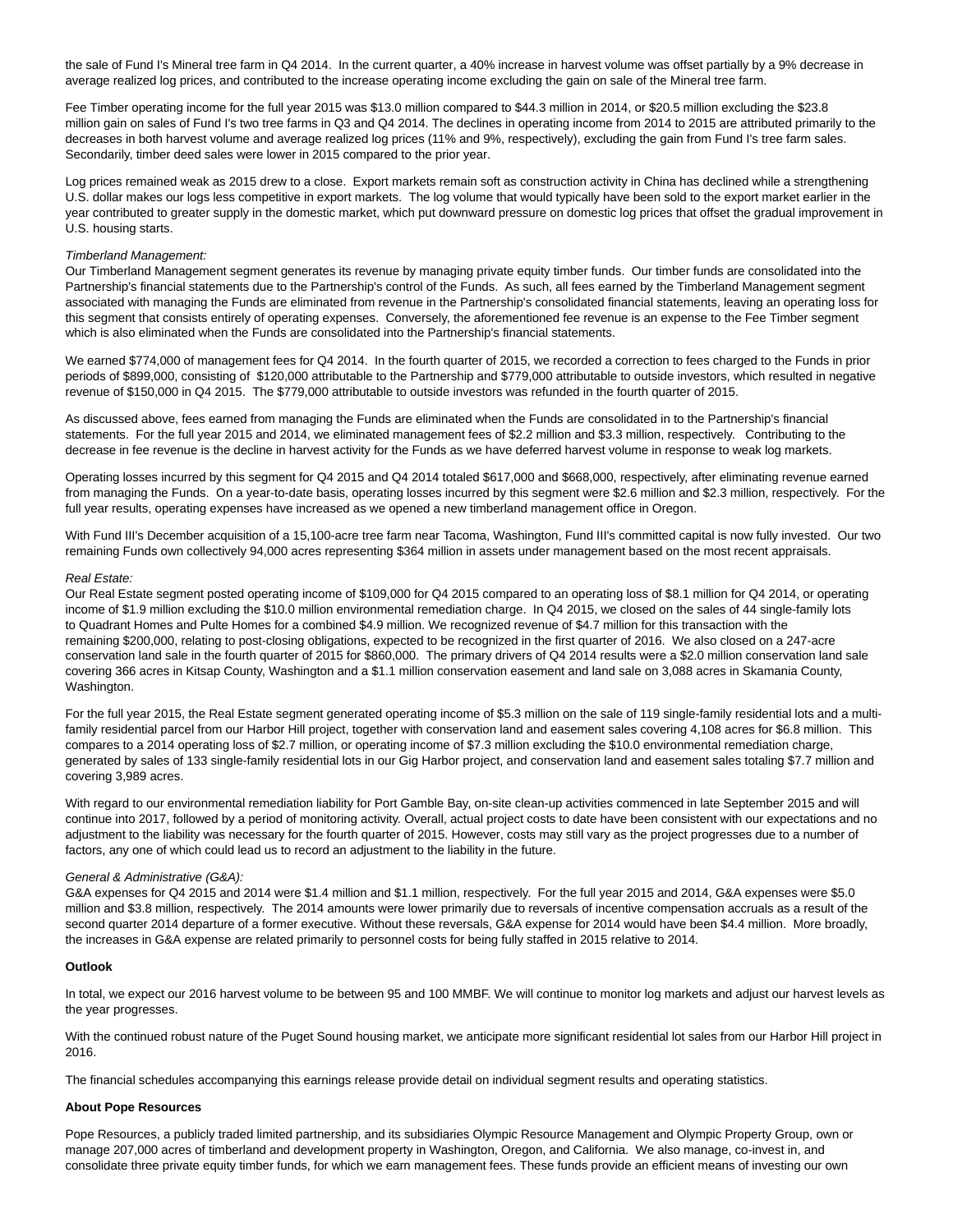capital in Pacific Northwest timberland while earning fees from managing the funds for third-party investors. The Partnership and its predecessor companies have owned and managed timberlands and development properties for over 160 years. Additional information on the company can be found at [www.poperesources.com.](http://www.poperesources.com/) The contents of our website are not incorporated into this release or into our filings with the Securities and Exchange Commission.

#### **Forward Looking Statements**

This press release contains a number of projections and statements about our expected financial condition, operating results, business plans and objectives. These statements reflect management's estimates based on current goals and its expectations about future developments. Because these statements describe our goals, objectives, and anticipated performance, they are inherently uncertain, and some or all of these statements may not come to pass. Accordingly, they should not be interpreted as promises of future management actions or financial performance. Our future actions and actual performance will vary from current expectations and under various circumstances the results of these variations may be material and adverse. Among those forward-looking statements contained in this report are statements about management's expectations for future log prices, harvest volumes and markets, and statements about our expectations for future sales in our Real Estate segment. However, readers should note that all statements other than expressions of historical fact are forward-looking in nature. Some of the factors that may cause actual operating results and financial condition to fall short of expectations include our ability to accurately predict fluctuations in lag markets domestically and internationally, and to adjust our harvest volumes timely and appropriately; our ability to estimate the cost of ongoing and changing environmental remediation obligations, including our ability to anticipate and address the political and regulatory climate that affects these obligations; our ability to consummate various pending and anticipated real estate transactions on the terms management expects; our ability to manage our timber funds and their assets in a manner that our investors consider acceptable, and to raise additional capital or establish new funds on terms that are advantageous to the Partnership; conditions in the housing construction and wood-products markets, both domestically and globally, that affect demand for our products; the effects of competition, particularly by larger and better-financed competitors; fluctuations in foreign currency exchange rates that affect both competition for sales of our products and our customers' demand for them; the effect of treaties and other international agreements that affect the supply of logs in the United States and demand for logs overseas; conditions affecting credit markets as they affect the availability of capital and costs of borrowing; labor, equipment and transportation costs that affect our net income; our ability to anticipate and mitigate potential impacts of our operations on adjacent properties; the impacts of natural disasters on our timberlands and on surrounding areas; and our ability to discover and to accurately estimate other liabilities associated with our assets. Other factors are set forth in that part of our Annual Report on Form 10-K entitled "Risk Factors."

Other issues that may have an adverse and material impact on our business, operating results, and financial condition include those risks and uncertainties discussed in our other filings with the Securities and Exchange Commission. Forward-looking statements in this release are made only as of the date shown above, and we cannot undertake to update these statements.

## CONDENSED CONSOLIDATED STATEMENTS OF INCOME (LOSS)

(all amounts in \$000's, except per unit amounts)

|                                   | Quarter ended December 31, Year ended December 31, |          |           |           |
|-----------------------------------|----------------------------------------------------|----------|-----------|-----------|
|                                   | 2015                                               | 2014     | 2015      | 2014      |
| Revenue                           | \$22,008                                           | \$17,353 | \$78,028  | \$87,470  |
| Cost of sales                     | (13, 546)                                          | (8,664)  | (46, 604) | (48,090)  |
| Operating expenses                | (5, 165)                                           | (4,368)  | (19, 644) | (17, 671) |
| Environmental remediation         |                                                    | (10,000) |           | (10,000)  |
| Gain (loss) on sale of timberland |                                                    | 14,562   | (1, 103)  | 23,750    |
| Operating income                  | 3,297                                              | 8,883    | 10,677    | 35,459    |
| Interest expense, net             | (722)                                              | (742)    | (2,970)   | (2,604)   |
| Income before income taxes        | 2,575                                              | 8,141    | 7,707     | 32,855    |
| Income tax (expense) benefit      | 162                                                | (499)    | (207)     | (984)     |
| Net income                        | 2,737                                              | 7,642    | 7,500     | 31,871    |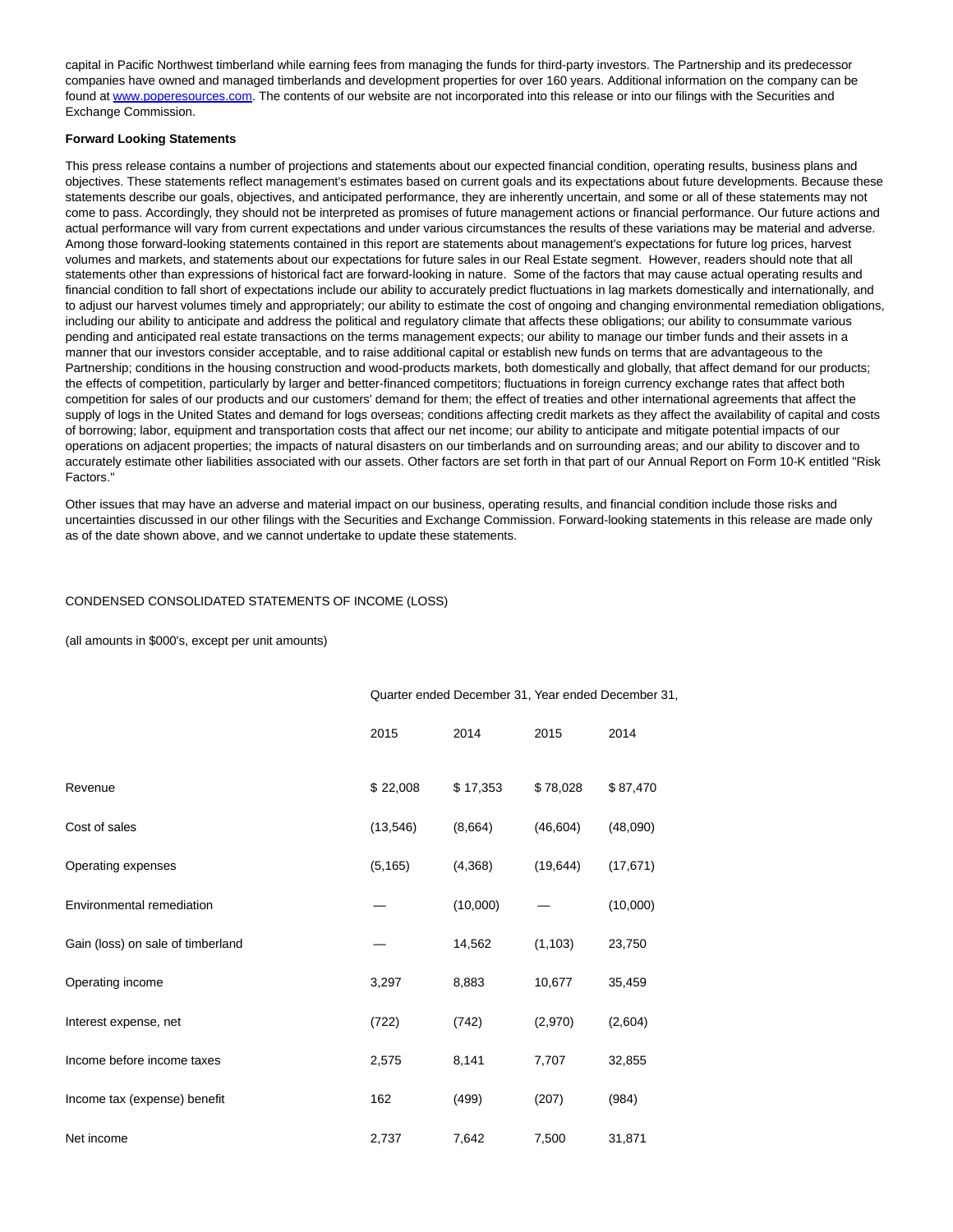| Net (income) loss attributable to noncontrolling interests (507) |         | (10, 814)   | 3.443    | (19, 456) |
|------------------------------------------------------------------|---------|-------------|----------|-----------|
| Net income (loss) attributable to unitholders                    | \$2,230 | \$ (3, 172) | \$10,943 | \$12,415  |
| Basic and diluted weighted average units outstanding             | 4.300   | 4.285       | 4.298    | 4,353     |
| Basic and diluted earnings (loss) per unit                       | \$ 0.51 | \$ (0.75)   | \$2.51   | \$2.82    |

## CONDENSED CONSOLIDATING BALANCE SHEETS

(all amounts in \$000's)

|                                              | December 31,<br>2015 |                                   |                                           |           | December 31, 2014 |
|----------------------------------------------|----------------------|-----------------------------------|-------------------------------------------|-----------|-------------------|
| Assets:                                      | Pope                 | <b>ORM</b><br><b>Timber Funds</b> | <b>Consolidating Entries Consolidated</b> |           |                   |
| Cash and cash equivalents                    | \$6,310              | \$3,396                           | \$                                        | \$9,706   | \$24,028          |
| Land held for sale                           | 7,587                |                                   |                                           | 7,587     | 7,160             |
| Other current assets                         | 4,806                | 602                               | (630)                                     | 4,778     | 6,292             |
| Total current assets                         | 18,703               | 3,998                             | (630)                                     | 22,071    | 37,480            |
| Timber and roads, net                        | 33,347               | 232,757                           |                                           | 266,104   | 227,144           |
| Timberland                                   | 14,801               | 39,078                            |                                           | 53,879    | 47,933            |
| Land held for development                    | 21,708               |                                   |                                           | 21,708    | 26,040            |
| Buildings and equipment, net                 | 6,009                | 15                                |                                           | 6,024     | 6,039             |
| Investment in ORM Timber Funds               | 18,495               |                                   | (18, 495)                                 |           |                   |
| Other assets                                 | 270                  |                                   |                                           | 270       | 190               |
| <b>Total assets</b>                          |                      | \$113,333 \$275,848               | \$(19, 125)                               | \$370,056 | \$344,826         |
| Liabilities and equity:                      |                      |                                   |                                           |           |                   |
| <b>Current liabilities</b>                   | \$4,333              | \$1,723                           | \$ (630)                                  | \$5,426   | \$5,405           |
| Current portion of long-term debt            | 114                  |                                   |                                           | 114       | 5,109             |
| Current portion of environmental remediation | 11,200               |                                   |                                           | 11,200    | 3,700             |
| <b>Total current liabilities</b>             | 15,647               | 1,723                             | (630)                                     | 16,740    | 14,214            |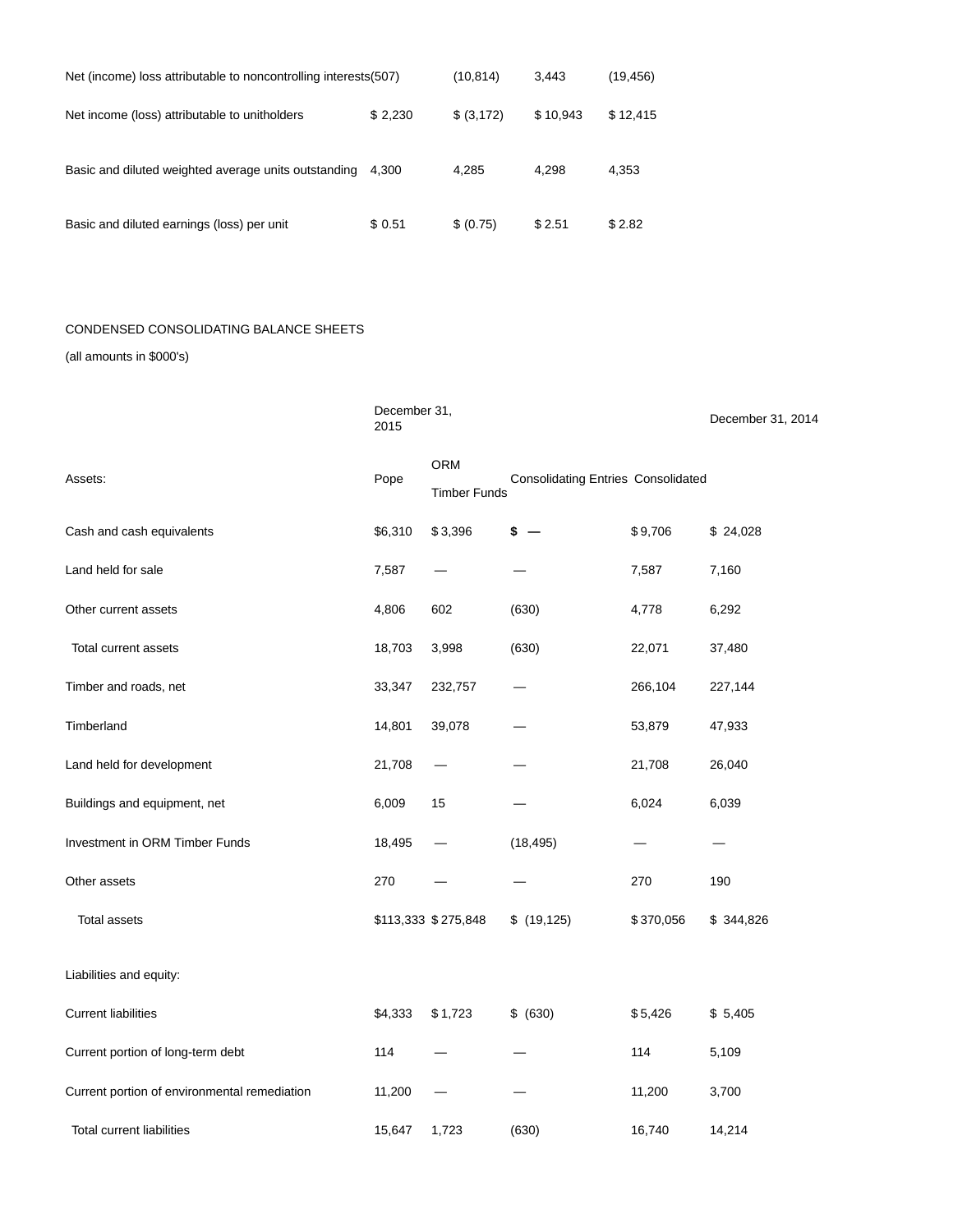| Long-term debt, net of unamortized debt issuance costs 27,291   |        | 57.246              |             | 84.537    | 84,621    |
|-----------------------------------------------------------------|--------|---------------------|-------------|-----------|-----------|
| Environmental remediation and other long-term liabilities 5,713 |        |                     |             | 5.713     | 18,362    |
| <b>Total liabilities</b>                                        | 48.651 | 58.969              | (630)       | 106.990   | 117.197   |
| Partners' capital                                               | 64.682 | 216.879             | (217, 013)  | 64.548    | 64,216    |
| Noncontrolling interests                                        |        |                     | 198.518     | 198.518   | 163.413   |
| Total liabilities and equity                                    |        | \$113,333 \$275,848 | \$(19, 125) | \$370,056 | \$344.826 |

# RECONCILIATION BETWEEN NET INCOME (LOSS) ATTRIBUTABLE TO UNITHOLDERS AND ADJUSTED NET INCOME (LOSS) ATTRIBUTABLE TO UNITHOLDERS, INCLUDING PER UNIT AMOUNTS

(all amounts in \$000's)

|                                                             |         |            | Quarter ended December 31, Year ended December 31, |          |  |
|-------------------------------------------------------------|---------|------------|----------------------------------------------------|----------|--|
|                                                             | 2015    | 2014       | 2015                                               | 2014     |  |
| GAAP net income (loss) attributable to unitholders \$ 2,230 |         | \$ (3,172) | \$10,943                                           | \$12,415 |  |
| Added back:                                                 |         |            |                                                    |          |  |
| Environmental remediation                                   |         | 10,000     |                                                    | 10,000   |  |
| Adjusted net income attributable to unitholders*            | \$2,230 | \$6,828    | \$10,943                                           | \$22,415 |  |
| Per unit amounts:                                           |         |            |                                                    |          |  |
| GAAP basic and diluted earnings (loss) per unit             | \$0.51  | \$ (0.75)  | \$2.51                                             | \$2.82   |  |
| Added back:                                                 |         |            |                                                    |          |  |
| Environmental remediation                                   |         | 2.33       |                                                    | 2.27     |  |
| Adjusted basic and diluted earnings per unit*               | \$ 0.51 | \$1.58     | \$2.51                                             | \$5.09   |  |

\*Pursuant to Regulation G, we are providing disclosure of the reconciliation of reported non-GAAP financial measures to their most directly comparable financial measures reported on a GAAP basis. We believe that consideration of these non-GAAP financial measures may be important to investors to understand operating results excluding environmental charges.

# RECONCILIATION BETWEEN NET INCOME (LOSS) AND CASH FLOWS FROM OPERATIONS

(all amounts in \$000's)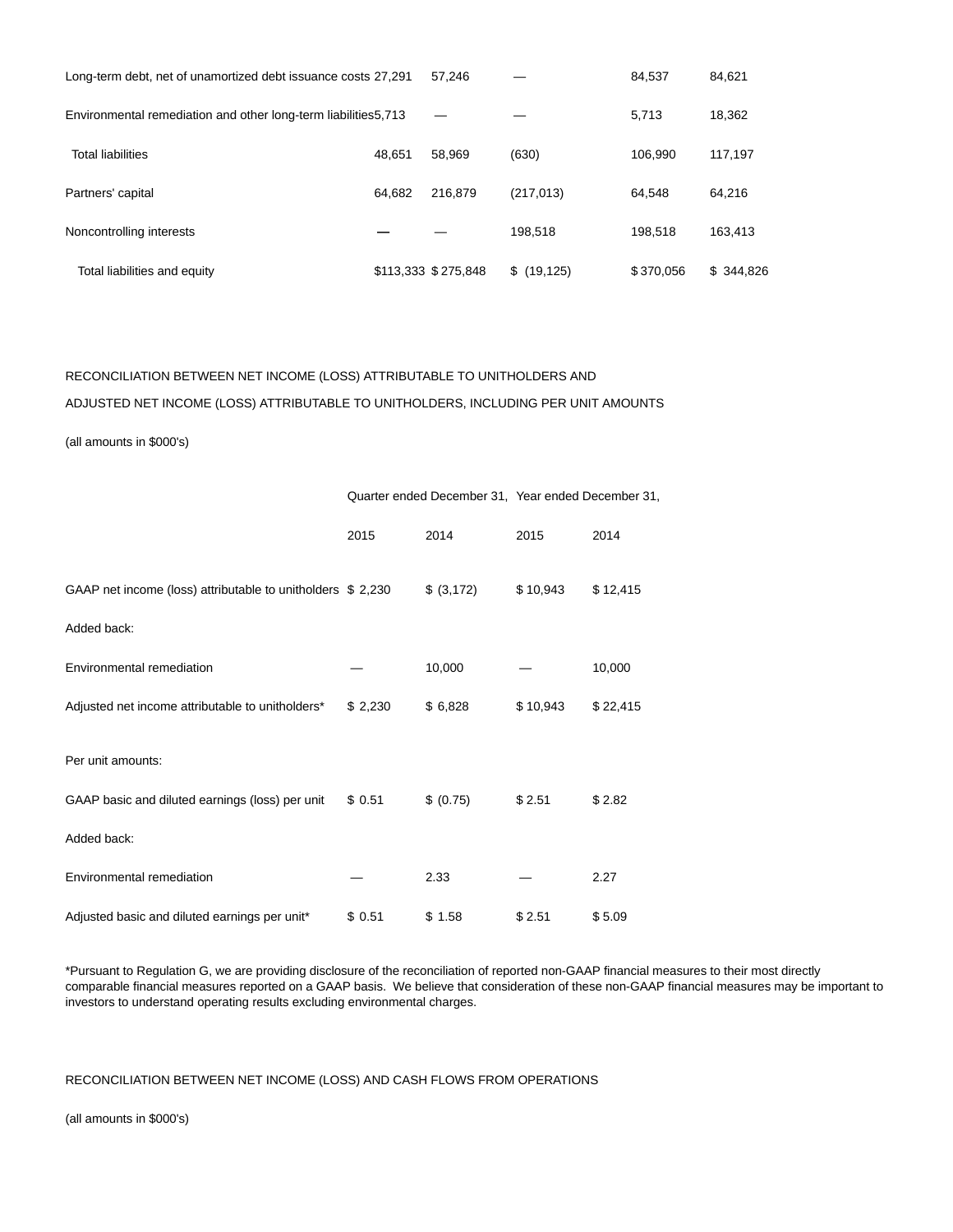# Quarter ended December 31, Year ended December 31,

|                                                     | 2015    | 2014      | 2015     | 2014      |
|-----------------------------------------------------|---------|-----------|----------|-----------|
| Net income (loss)                                   | \$2,737 | \$7,642   | \$7,500  | \$31,871  |
| Add back (deduct):                                  |         |           |          |           |
| Depletion                                           | 2,702   | 2,846     | 9,900    | 12,192    |
| Equity-based compensation                           | 142     | 85        | 864      | 867       |
| Excess tax benefit of equity-based compensation (7) |         |           | (12)     | (85)      |
| Real estate project expenditures                    | (1,999) | (1,529)   | (9,052)  | (4,967)   |
| Depreciation and amortization                       | 270     | 253       | 736      | 727       |
| Deferred taxes                                      |         | 125       | 199      | 643       |
| Cost of land sold                                   | 4,811   | 678       | 14,057   | 9,160     |
| (Gain) loss on sale of timberland                   |         | (14, 562) | 1,103    | (23, 750) |
| (Gain) loss on disposal of property and equipment - |         | (23)      |          | (23)      |
| Change in environmental remediation liability       | (3,311) | 9,104     | (4,890)  | 8,410     |
| Change in other operating accounts                  | (2,078) | (2, 215)  | (235)    | (4,250)   |
| Cash provided by operations                         | \$3,267 | \$2,404   | \$20,170 | \$30,795  |

# SEGMENT INFORMATION

(all amounts in \$000's)

| Quarter ended December 31, Year ended December 31, |  |
|----------------------------------------------------|--|
|----------------------------------------------------|--|

|                                | 2015   | 2014    | 2015     | 2014     |
|--------------------------------|--------|---------|----------|----------|
|                                |        |         |          |          |
| Revenue:                       |        |         |          |          |
| Partnership Fee Timber \$8,947 |        | \$7,919 | \$28,914 | \$33,848 |
| <b>Funds Fee Timber</b>        | 6,683  | 5,298   | 23,250   | 31,356   |
| <b>Total Fee Timber</b>        | 15,630 | 13,217  | 52,164   | 65,204   |
| Timberland Management-         |        |         |          |          |
| <b>Real Estate</b>             | 6,378  | 4,136   | 25,864   | 22,266   |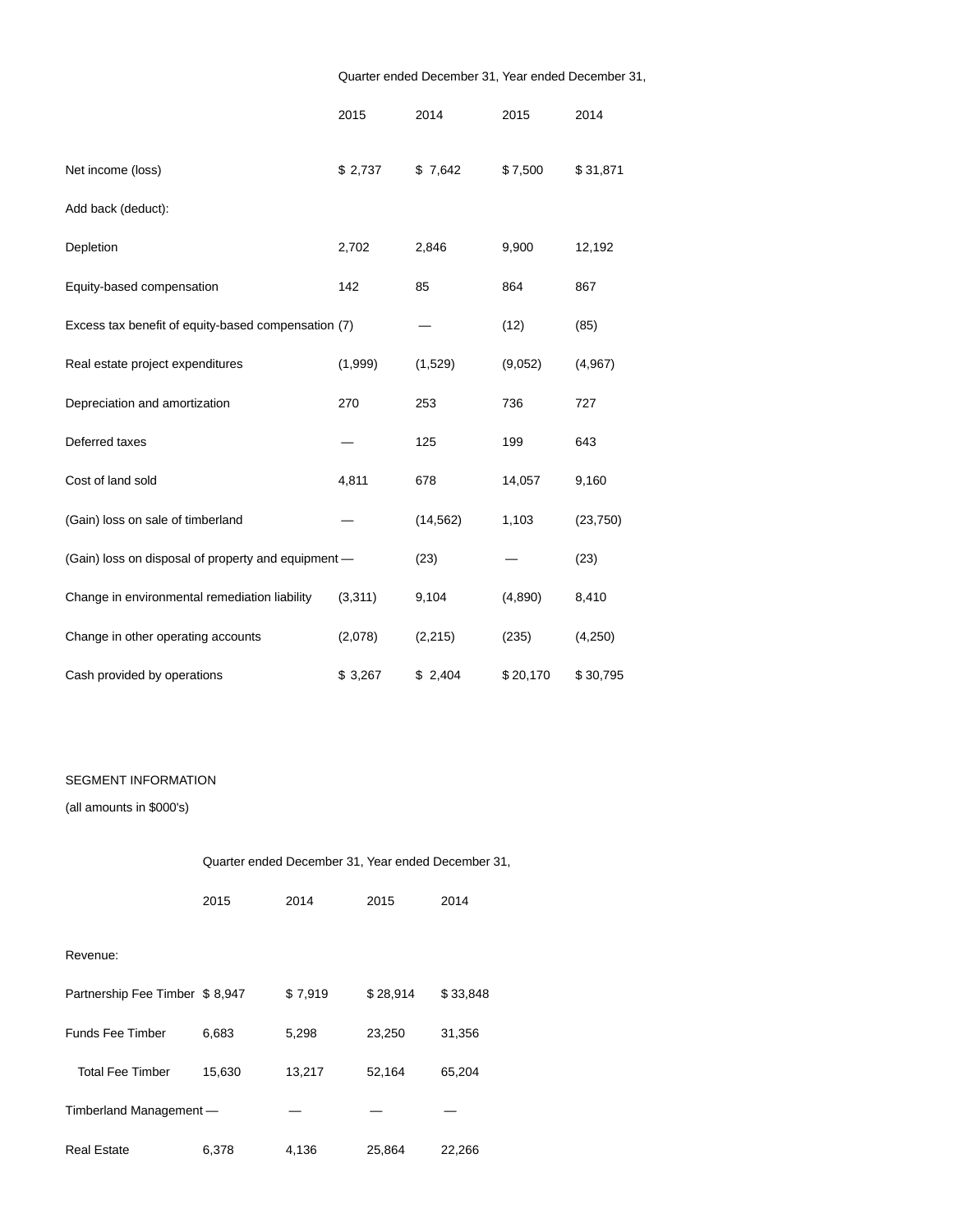| Total                            | \$22,008 | \$17,353 | \$78,028 | \$87,470 |
|----------------------------------|----------|----------|----------|----------|
| Operating income (loss):         |          |          |          |          |
| Fee Timber                       | \$5,187  | \$18,749 | \$12,961 | \$44,289 |
| Timberland Management(617)       |          | (668)    | (2,625)  | (2,329)  |
| <b>Real Estate</b>               | 109      | (8, 130) | 5,313    | (2,720)  |
| General & Administrative (1,382) |          | (1,068)  | (4, 972) | (3,781)  |
| Total                            | \$3,297  | \$8,883  | \$10,677 | \$35,459 |

# SELECTED STATISTICS

|                                                       | Quarter ended December 31, Year ended December 31, |      |      |      |
|-------------------------------------------------------|----------------------------------------------------|------|------|------|
|                                                       | 2015                                               | 2014 | 2015 | 2014 |
| Log sale volumes by species (million board feet):     |                                                    |      |      |      |
| Sawlogs                                               |                                                    |      |      |      |
| Douglas-fir                                           | 11.0                                               | 9.1  | 40.0 | 45.0 |
| Whitewood                                             | 8.8                                                | 4.9  | 21.1 | 28.6 |
| Pine                                                  | 1.2                                                | 1.4  | 2.5  | 3.2  |
| Cedar                                                 | 0.9                                                | 0.5  | 3.3  | 2.2  |
| Hardwood                                              | 1.0                                                | 0.5  | 3.6  | 2.4  |
| Pulpwood - all species                                | 2.8                                                | 2.0  | 12.6 | 11.9 |
| Total                                                 | 25.7                                               | 18.4 | 83.1 | 93.3 |
| Log sale volumes by destination (million board feet): |                                                    |      |      |      |
| Export                                                | 5.2                                                | 4.1  | 16.7 | 30.4 |
| Domestic                                              | 17.7                                               | 11.8 | 53.8 | 51.0 |
| Pulpwood                                              | 2.8                                                | 2.0  | 12.6 | 11.9 |
| Subtotal log sale volumes                             | 25.7                                               | 17.9 | 83.1 | 93.3 |
| Timber deed sale                                      |                                                    | 2.1  | 0.6  | 4.0  |
| Total                                                 | 25.7                                               | 20.0 | 83.7 | 97.3 |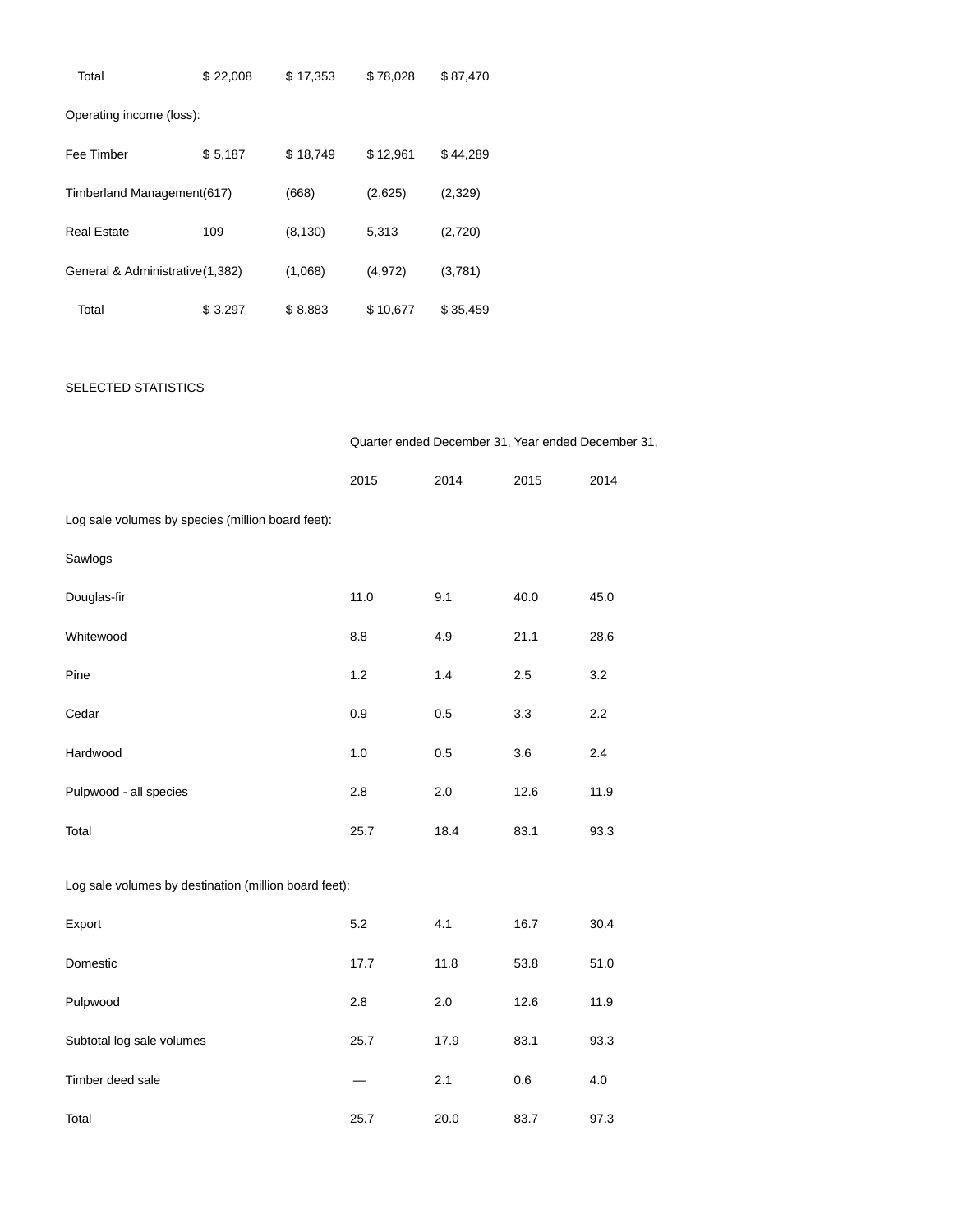|                                                                      | 2015        |  | 2014            | 2015      | 2014    |
|----------------------------------------------------------------------|-------------|--|-----------------|-----------|---------|
| Sawlogs                                                              |             |  |                 |           |         |
| Douglas-fir                                                          | \$<br>614   |  | \$712           | \$<br>623 | \$717   |
| Whitewood                                                            | 541         |  | 599             | 542       | 637     |
| Pine                                                                 | 526         |  | 529             | 532       | 516     |
| Cedar                                                                | 1,308       |  | 1,133           | 1,378     | 1,260   |
| Hardwood                                                             | 572         |  | 642             | 597       | 610     |
| Pulpwood - all species                                               | 326         |  | 338             | 331       | 292     |
| Overall                                                              | 577         |  | 636             | 584       | 641     |
| Average price realizations by destination (per thousand board feet): |             |  |                 |           |         |
| Export                                                               | \$<br>625   |  | \$687           | \$<br>631 | \$735   |
| Domestic                                                             | 604         |  | 669             | 631       | 670     |
| Hardwood                                                             | 572         |  | 642             | 597       | 610     |
| Pulpwood                                                             | 326         |  | 338             | 331       | 292     |
| Overall log sales                                                    | 577         |  | 636             | 584       | 641     |
| Timber deed sale                                                     |             |  | 370             | 389       | 391     |
| Owned timber acres                                                   | 111,000     |  | 111,000 111,000 |           | 111,000 |
| Acres owned by Funds                                                 | 94,000      |  | 80,000 94,000   |           | 80,000  |
| Depletion expense per MBF - Partnership tree farms                   | \$<br>44    |  | \$48            | \$<br>44  | \$48    |
| Depletion expense per MBF - Fund tree farms                          | \$<br>189   |  | \$241           | \$<br>195 | \$198   |
| Capital and development expenditures (\$000's)                       | \$<br>4,351 |  | $$1,747$ \$     | 11,601    | \$7,302 |

# PERIOD TO PERIOD COMPARISONS

(Amounts in \$000's except per unit data)

Q4 2015 vs. YTD 2015 vs.

Q4 2014 YTD 2014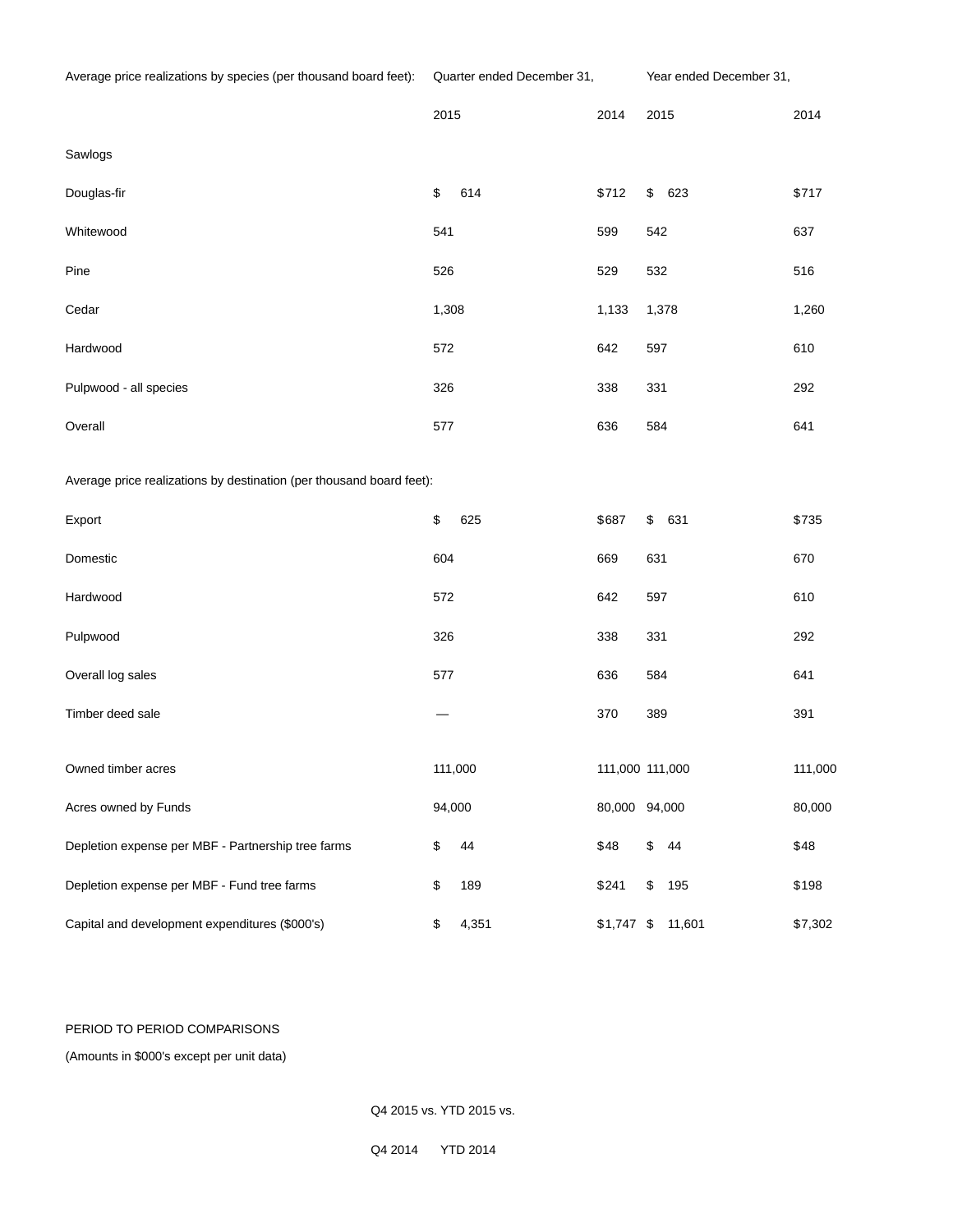# Net income attributable to Pope Resources' unitholders:

| 4th Quarter 2015                  | \$2,230   | \$10,943   |
|-----------------------------------|-----------|------------|
| 4th Quarter 2014                  | (3, 172)  | 12,415     |
| Variance                          | \$5,402   | \$(1,472)  |
| Detail of earnings variance:      |           |            |
| Fee Timber                        |           |            |
| Log volumes (A)                   | \$4,772   | \$ (6,538) |
| Log price realizations (B)        | (1, 516)  | (4, 737)   |
| Gain (loss) on sale of tree farms | (14, 562) | (24, 853)  |
| Timber deed sale                  | (1, 558)  | (1,328)    |
| Production costs                  | (1,024)   | 4,405      |
| Depletion                         | 29        | 2,292      |
| Other Fee Timber                  | 297       | (569)      |
| <b>Timberland Management</b>      | 51        | (296)      |
| <b>Real Estate</b>                |           |            |
| Land sales                        | (2)       | (4,982)    |
| Conservation easement sales       | (743)     | 3,568      |
| Timber depletion on land sale     | 4         | (136)      |
| Environmental remediation         | 10,000    | 10,000     |
| Other Real Estate                 | (1,020)   | (417)      |
| General & Administrative costs    | (314)     | (1, 191)   |
| Net interest expense              | 20        | (366)      |
| Taxes                             | 661       | 777        |
| Noncontrolling interest           | 10,307    | 22,899     |
| Total variance                    | \$5,402   | \$(1,472)  |

(A)Volume variance calculated by extending change in sales volume by the average log sales price for the comparison period.

(B)Price variance calculated by extending the change in average realized price by current period volume.